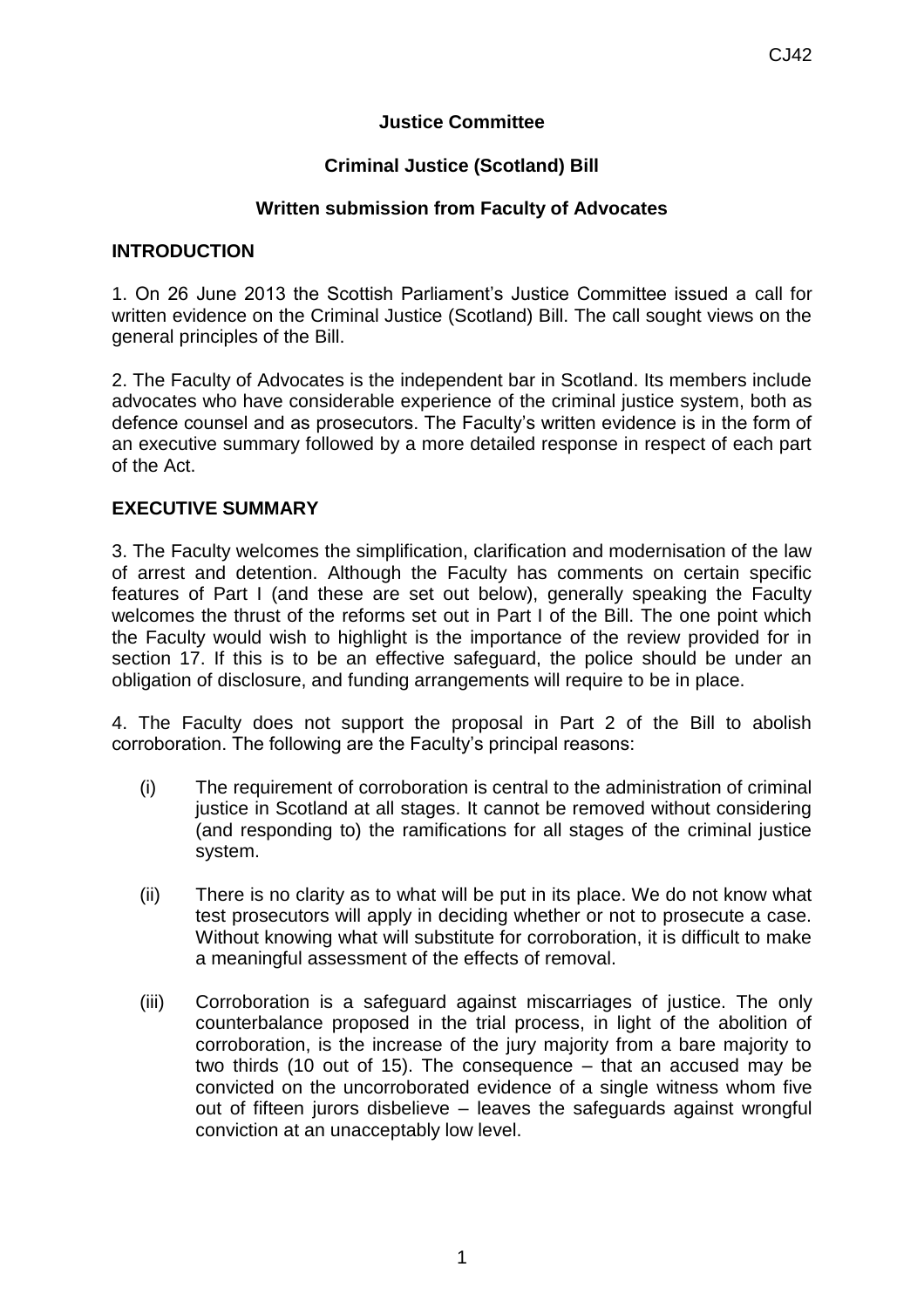- (iv) There is no evidence to support the contention that the abolition of the requirement of corroboration will result in an increase in the proportion of sexual offence cases which result in a conviction. At present, the only cases which proceed to trial are those in which there is corroboration. The proportion of those cases which result in an acquittal reflects the fact that, even with a requirement of corroboration, such cases may present difficulties. It is a fallacy to believe that, by prosecuting cases even where there is no corroboration, the proportion of successful cases will increase. The reverse is more likely to be true.
- (v) At the same time, the abolition of corroboration may disadvantage victims of crime. Cases may be prosecuted where there is, in fact, no strong likelihood of success, putting complainers through a trial process only to see the accused being acquitted. At the same time, if there is no legal requirement for corroboration, there is at least a risk that the police will not investigate with a view to finding corroborative evidence if it exists. This could mean that cases which currently result in a conviction will, following the change, result in acquittal - because it may be the corroborative evidence which persuades the jury to believe the complainer's account, or to prefer the complainer's account to that of the accused.
- (vi) In the current environment, the resource implications of abolition cannot be ignored. The analysis in the Financial Memorandum is open to criticism for all the reasons set out in the Faculty's draft response to the Finance Committee's call for evidence (which is attached as an Annex). Perhaps most seriously, the Financial Memorandum assumes that the additional resources required can largely, if not entirely, be absorbed through efficiency savings. In relation at least to the COPFS and the Court Service, this seems to the Faculty to be unrealistic.
- 5. The Faculty's position is elaborated in more detail below.

6. The Faculty does not consider that the proposal in Part 3 of the Bill to increase the majority required for a guilty verdict from eight to ten out of fifteen goes far enough. To convict an accused where five out of fifteen jurors are not convinced of his guilt is not consistent with the requirement of proof beyond reasonable doubt. The Faculty would take this view even if corroboration were not being abolished. In the context of the abolition of corroboration, this change is insufficient to secure a trial process which provides reasonable assurance against miscarriages of justice.

7. The Faculty offers some specific comments on other parts of the Bill as set out below.

# **PART 1 ARREST AND CUSTODY**

# **Chapter 1 Arrest by police**

8. The Faculty supports the simplification, clarification and modernisation of the law of arrest and detention in light of the European Convention. As the Faculty pointed out in its previous response to the Scottish Government, one of the key features of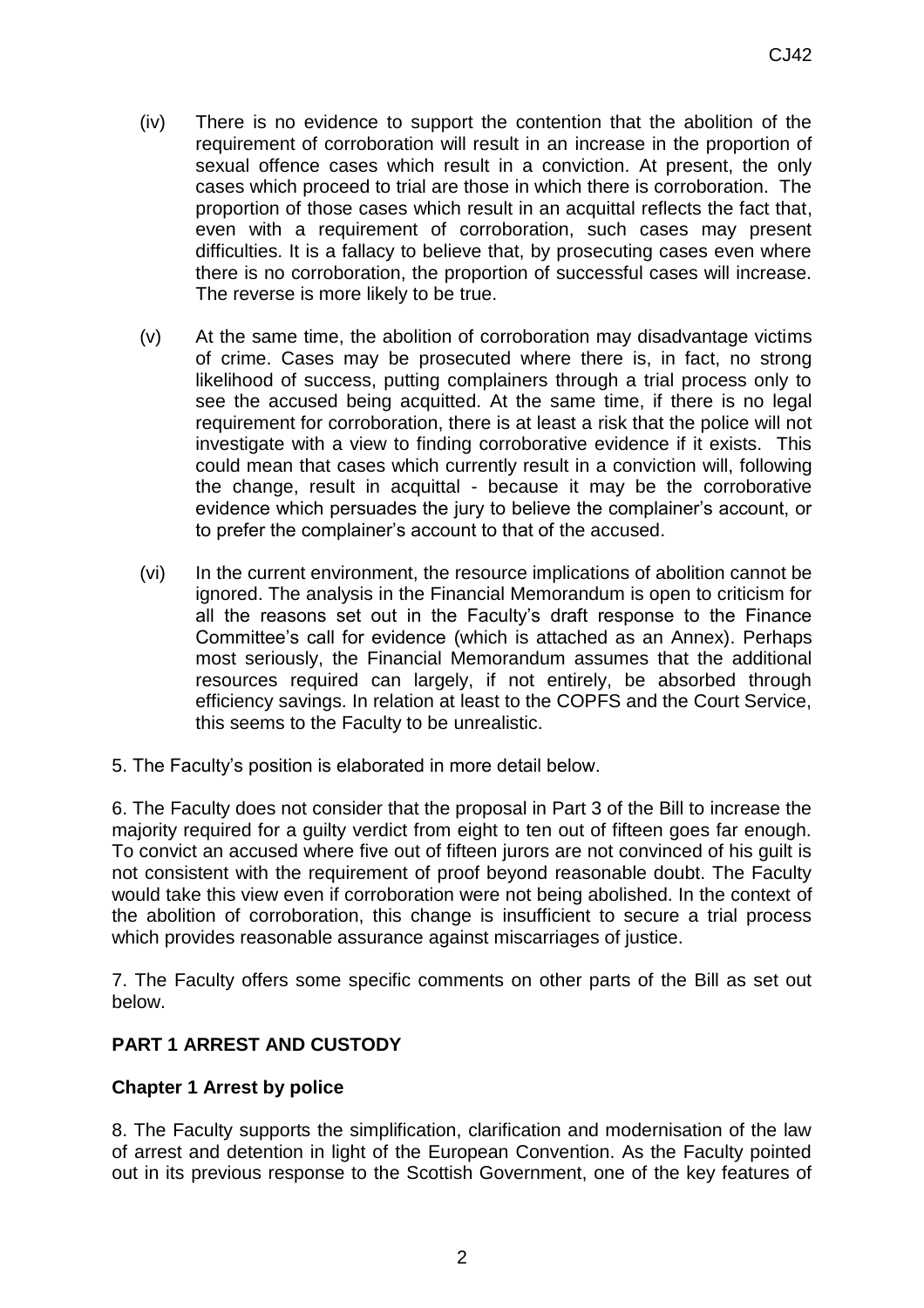such a system is that an individual should not have his liberty restricted without good reason.

9. The Bill introduces a new police power to re-arrest a suspect on the same grounds and to hold the suspect in custody for the unexpired balance of the 12 hour period. The Faculty suggests that there should be a statutory obligation on the police to inform a suspect upon release that (i) he may be re-arrested and (ii) then held for the unexpired balance of the 12 hour period. Such a provision could be added to section 11.

# *Section 5*

10. The Faculty understands that as of 1 July 2013, all people held in police custody are given a letter informing them of their seven key legal rights. The Faculty submits that the letter must be given to the person at the earliest opportunity and that the rights must also be read out to the person to assist their comprehension. Accordingly, subsection (3) should be amended to state that the information must be provided 'verbally and in writing'.

# **Chapter 2 Custody: Persons not officially accused**

11. In respect of individual sections of the Bill, the Faculty wishes to make the following observations and suggestions:

## *Section 7*

12. The Faculty believes that authorisation for keeping a person in custody should be by an officer of the rank of sergeant or above rather than the rank of constable. The Faculty notes that section 9 requires the review after 6 hours to be carried by a police inspector or above.

### *Section 9*

13. The Faculty believes that there should be a statutory requirement that a record of the review of detention after 6 hours is maintained. This is an important safeguard against individuals being detained for longer than is necessary and proportionate.

### *Section 11*

14. The Faculty believes that the section should make clear that upon expiry of the 12 hour period the person shall be informed immediately that the period has expired and that he should be released immediately from custody.

### *Section 12*

15. There should be a statutory requirement upon arrest and upon arrival at the police station to inform a re-arrested person of the maximum period he may be held for, namely the 12 hour period less the period spent in custody previously.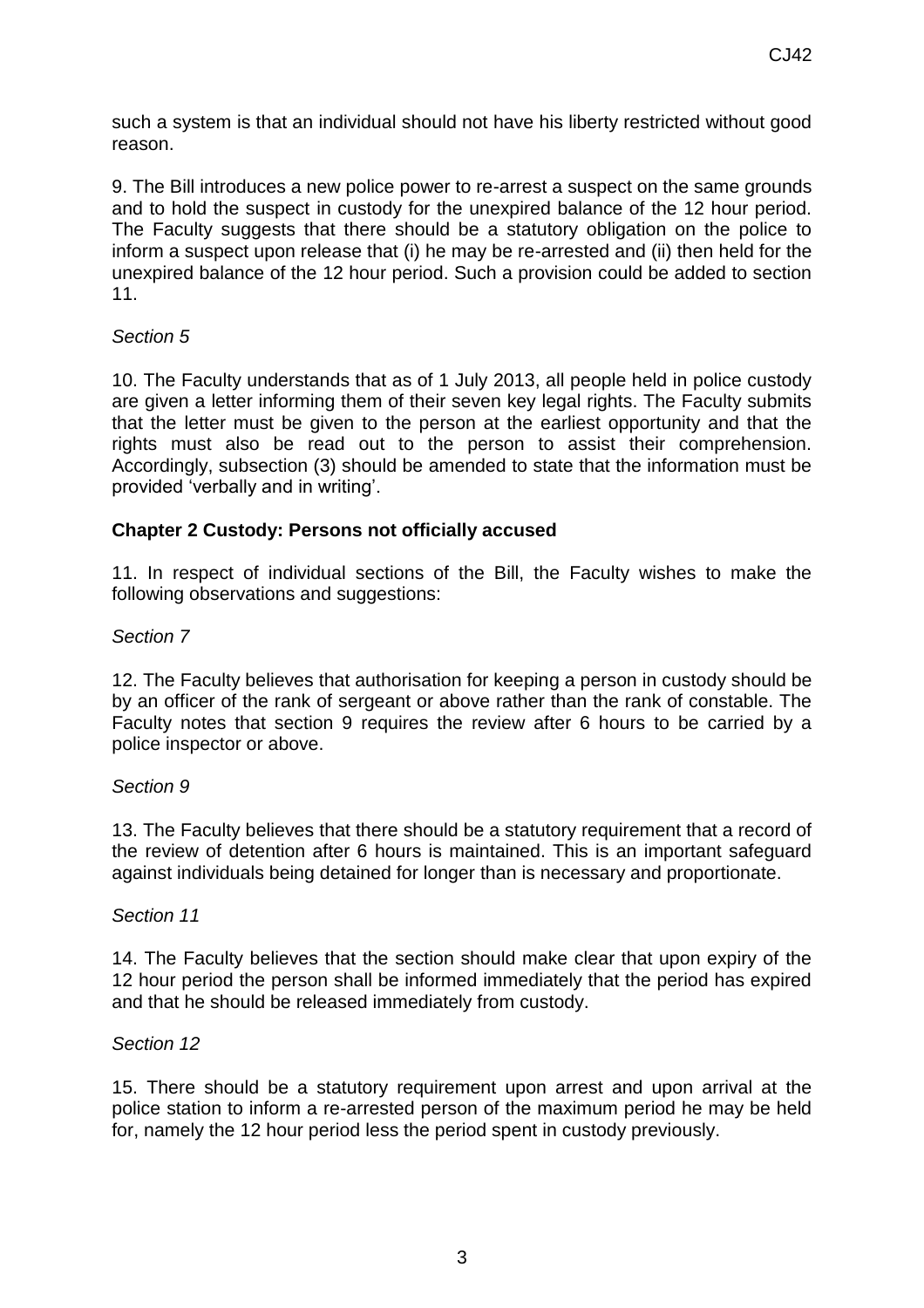## *Section 13*

16. Subsection (6) envisages the questioning of a suspect at hospital. Suspects are not regularly taken to hospital for treatment; suspects are usually examined within a police station by a casualty surgeon. In circumstances where the police feel that it would be appropriate to take a suspect to a hospital for treatment, the Faculty believes that it would be inappropriate to question such a suspect until he is taken back to the police station.

### *Section 14*

17. The Faculty notes that this provision bears a similarity to the existing power of the police to release a person on an undertaking in terms of section 22 of the Criminal Procedure (Scotland) Act 1995 and in terms of sections 19 and 20 of the Bill. However, important requirements of section 22 of the 1995 Act are missing. Section 22 of the 1995 Act requires that the person agrees to provide the undertaking and that he signs the undertaking. If not, then the police may either liberate him without an undertaking or refuse to liberate him. The Faculty believes that section 14 of the Bill should be amended to include these requirements.

18. In addition, the Faculty believes that upon release under section 14 of the Bill the person should be provided with a copy release document. Furthermore, the copy release document should include a section informing the person of his right to apply to a sheriff to have the conditions of his release reviewed under section 17.

### *Section 17*

19. As indicated in our evidence in respect of section 15, the Faculty believes that the copy release document provided to the person upon release should include a section informing him of his rights under section 17.

20. The section does not specify that the length of the period of the investigative liberation as something which can be reviewed by the court. The Faculty believes that this should be capable of review.

21. In the absence of a requirement to provide the person with a summary of evidence (which is now routinely provided by COPFS to persons appearing in court), it is difficult to see how meaningful representations can be made on the appropriateness and proportionality of the conditions. For the same reason, it is difficult to see how a sheriff could carry out a meaningful review.

22. The section is silent on important procedural matters. Would there be a hearing on the application or would the application simply be dealt with in chambers? Would there be a time limit fixed by statute within which the application must be heard? Would the person have notice of, or an opportunity to comment on, the procurator fiscal's representations? Would legal assistance be available? If so, how would it be funded? What impact would the processing of these applications have on the police, COPFS and the courts?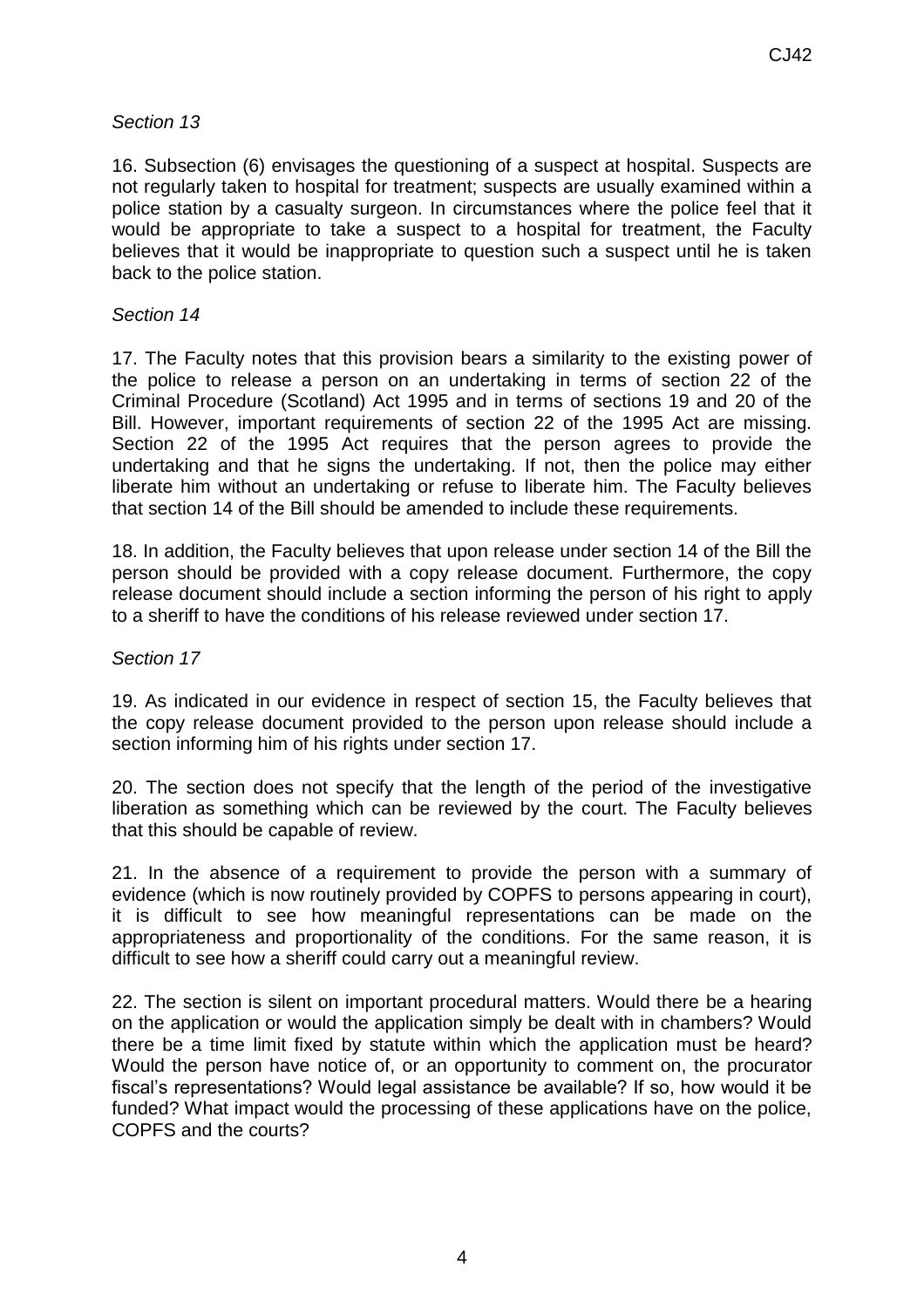23. In order for a review to be practically effective, the Faculty believes that there would need to be: (i) a disclosure protocol in respect of the information which apparently led to the imposition of the conditions (ii) a procedural structure and (iii) funding for legal advice.

## **Chapter 3 Custody: Persons not officially accused**

### *Section 19*

24. The Faculty notes that liberation of a person on an undertaking requires the person to give an undertaking. However, the section does not require that the undertaking is in writing nor does the section require that it is signed by the person. The existing police power to release on an undertaking contains these requirements. The breach of an undertaking is an offence. The Faculty believes the section should mirror the existing legislation: it should contain specific requirements that a person released on an undertaking signs it and is provided with a copy of it.

25. In addition, the Faculty believes that the copy undertaking should include a section informing the person of his right to apply to a sheriff to have the conditions reviewed under section 22.

### *Section 20*

26. The Faculty recognises that giving the police the power to release a person on conditions may often be in the interests of that person. It allows him to be released sooner; if the police did not have this power, then the person would need to be held in custody until his court appearance when the same conditions might be imposed by the court.

27. The imposition of a curfew on a person who has not been officially accused of committing a crime is a significant restriction on that person's liberty: it effectively places a person under house arrest for a period of up to 12 hours in any 24 hour period. The Faculty believes that if the police feel that a curfew is appropriate then an application should be made to the court.

#### *Section 22*

28. As indicated in our evidence in respect of section 19, the Faculty believes that the copy undertaking provided to the person upon release should include a section informing him of his rights under section 22.

29. In the absence of a requirement to provide the person with a summary of evidence (which is now routinely provided by COPFS to persons appearing in court), it is difficult to see how meaningful representations can be made on the appropriateness and proportionality of the conditions. For the same reason, it is difficult to see how a sheriff could carry out a meaningful review.

30. The section is silent on important procedural matters. Would there be a hearing on the application or would the application simply be dealt with in chambers? Would there be a time limit fixed by statute within which the application must be heard?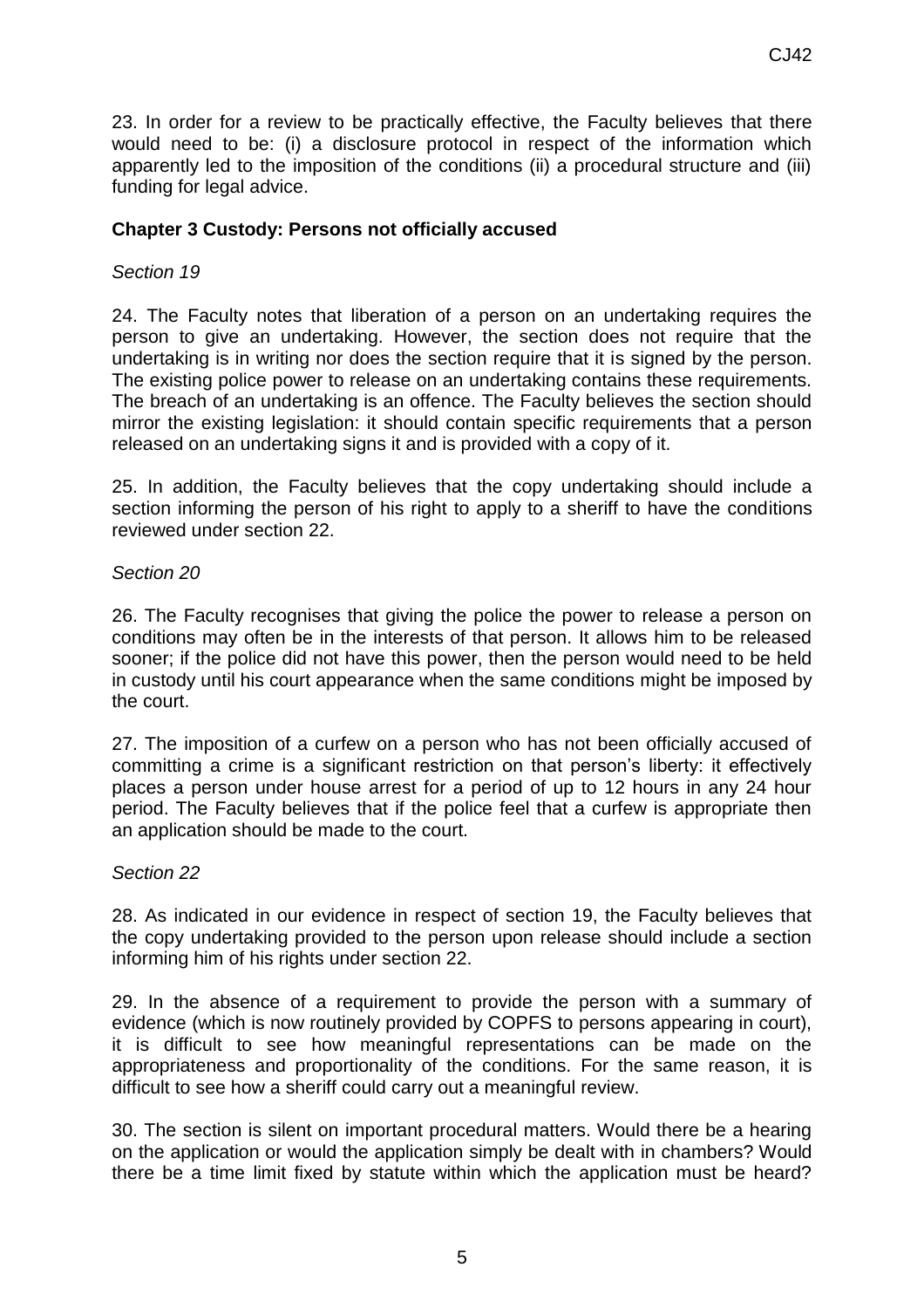Would the person have notice of, or an opportunity to comment on, the procurator fiscal's representations? Would legal assistance be available? If so, how would it be funded? What impact would processing these applications have on the police, COPFS and the courts?

31. In order for a review to be practically effective there would need to be: (i) a disclosure protocol in respect of the information which apparently led to the imposition of the conditions (ii) a procedural structure and (iii) funding for legal advice.

# **Chapter 4: Police interview**

## *Section 23*

32. The Faculty believes that subsection (2) should require that the specified information is given at the start of the interview as well as being given not more than one hour before the interview.

## *Section 24*

33. Subsection (4) would enable the police to interview a person without a solicitor "in the interests of the investigation". The Faculty believes that this is far too low a threshold. The existing provision in section 15A(8) of the Criminal Procedure (Scotland) Act 1995 provides the higher threshold of "in exceptional circumstances". Furthermore, the recently proposed European Directive on Rights of Access to a Lawyer provides for a similarly high threshold. The Faculty firmly believes the police should not be allowed to interview a person without a solicitor unless such a higher threshold is met. The Explanatory Notes to the Bill fail to mention the existing statutory provision.

# *Section 25*

34. The Faculty believes that the words "owing to mental disorder" where they appear in subsection (2)(b) should be deleted. It may be very difficult for a police officer, without medical training and without any assistance from a police casualty surgeon, to assess whether or not a person is suffering from a mental disorder. The Faculty believes that any person who appears unable to understand sufficiently what is happening or communicate effectively with the police should be provided with support. Furthermore, it is highly unlikely that such an interview, if challenged, would be regarded as admissible. If the words are deleted, subsection (6) should be deleted as a consequential amendment.

### *Section 29*

35. The Faculty believes that maximum length of time a person may be held in custody for post charge questioning under subsection (2) should be fixed by statute rather than left completely to the discretion of the court. This period of detention should include the period between arrest and arrival at the police station.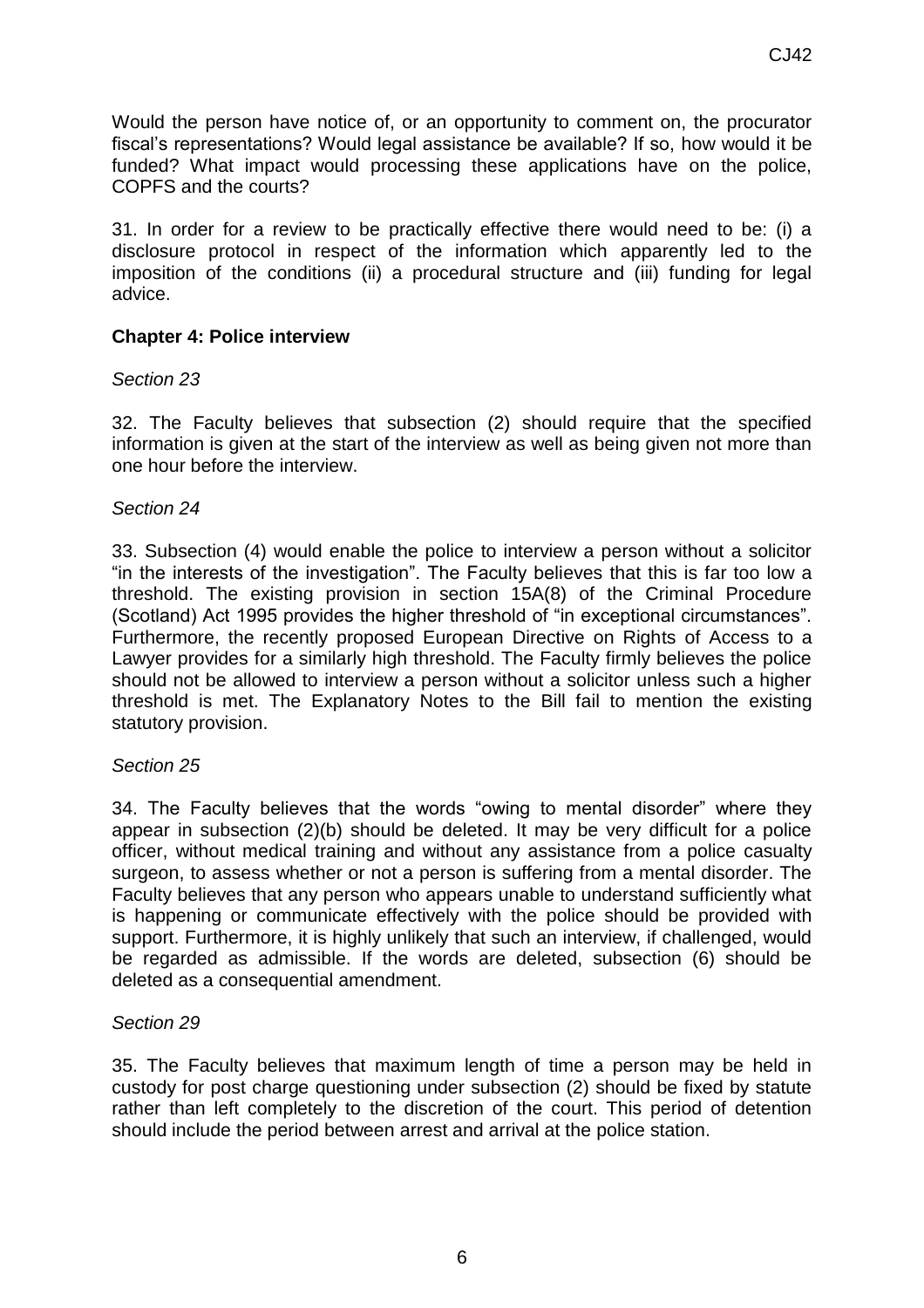# **Chapter 5: Rights of suspects in police custody**

## *Section 33*

36. The Faculty believes that the words "owing to mental disorder" where they appear in subsection (1)(c) should be deleted. It may be very difficult for a police officer, without medical training and without any assistance from a police casualty surgeon, to assess whether or not a person is suffering from a mental disorder. The Faculty believes that any person unable to understand sufficiently what is happening or communicate effectively with the police should be provided with support. As we indicated earlier in our comments in respect of section 25, it is highly unlikely that such an interview, if challenged, would be regarded as admissible. If the words are deleted, subsection (5)(a) should be deleted as a consequential amendment.

## **Chapter 6: Police powers and duties**

37. The Faculty has no comment to make on this chapter.

## **Chapter 7: Breach of liberation conditions**

38. The Faculty has no comment to make on this chapter.

## **Chapter 8: General**

39. The Faculty has no comment to make on this chapter.

# **PART 2: CORROBORATION AND STATEMENTS**

### *Section 57*

40. The Faculty does not support the proposal in the Bill to abolish the requirement of corroboration. The following are the Faculty's principal reasons:

(i) The requirement of corroboration is central to the administration of criminal justice in Scotland at all stages. It cannot be removed without considering (and responding to) the ramifications for all stages of the criminal justice system. Yet there is no clarity as to what will be put in its place. We do not know what test prosecutors will apply in deciding whether or not to prosecute a case. Without knowing what will substitute for corroboration, it is difficult to make a meaningful assessment of the effects of removal.

(ii) Corroboration is a safeguard against miscarriages of justice. The only counterbalance proposed in the trial process, in light of the abolition of corroboration, is the increase of the jury majority from a bare majority to two thirds (10 out of 15). The consequence – that an accused may be convicted on the uncorroborated evidence of a single witness whom five out of fifteen jurors disbelieve – leaves the safeguards against wrongful conviction at an unacceptably low level.

(iii) At the same time, the abolition of corroboration may not benefit victims of crime. Cases may be prosecuted where there is no reasonable prospect of success,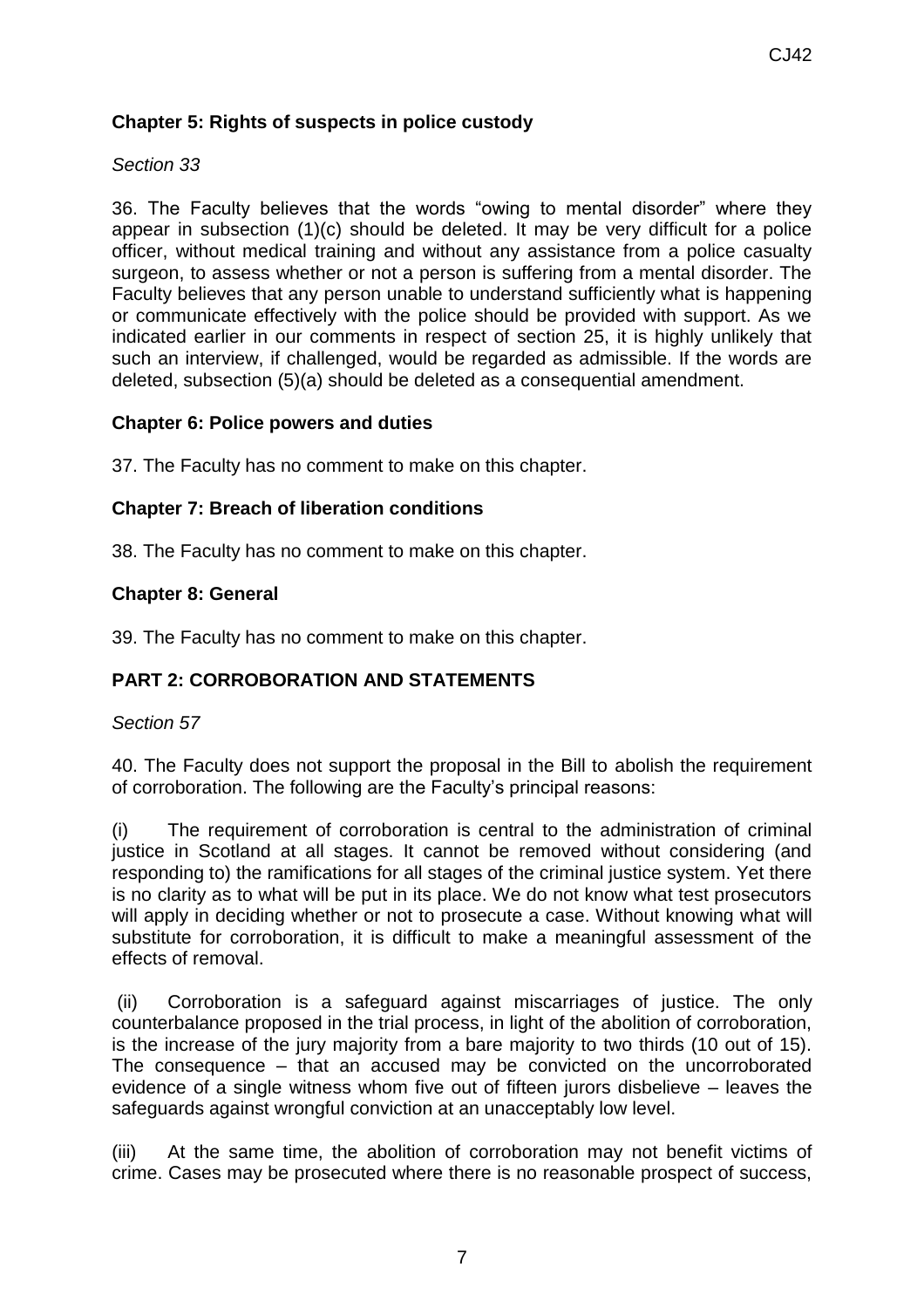putting complainers through a trial process without the satisfaction of a guilty verdict at the end of it. It is often the corroborative evidence which convinces the jury that the complainer's account is to be preferred to that of the accused. If there is no requirement for corroboration, there is a real risk that the police will not investigate with a view to finding corroborative evidence if it exists, and prosecutors may prosecute without insisting on corroboration.

(iv) In the current environment, the resource implications of abolition cannot be ignored. The analysis in the Financial Memorandum is open to criticism for all the reasons set out in the Faculty's draft response to the Finance Committee's call for evidence. Perhaps most seriously, the Financial Memorandum assumes that the additional resources required can largely, if not entirely, be absorbed through efficiency savings. In relation at least to the COPFS and the Court Service, this seems to the Faculty to be unrealistic.

41. In its response to the Scottish Government's Consultation on Lord Carloway's Report, the Faculty emphasised that:

(i) the matters raised are of fundamental importance to the administration of justice in Scotland;

(ii) given the centrality of corroboration to the system of criminal justice in Scotland, any review of corroboration should be undertaken as part of a review of the Scottish criminal justice system as a whole and having regard to distinctive Scottish features such as the routine reliance on dock identification;

(iii) if the requirement of corroboration were to be abolished then an accused person could be convicted of the most serious crime on the basis of the uncorroborated evidence of a single witness whom seven out of fifteen jurors do not believe; such a proposition is unacceptable in any modern justice system.

(iv) in the absence of corroboration, the criterion to be applied by prosecutors should be made known and articulated in statute.

42. In respect of Point 3, Lord Carloway did not consider an alteration to the majority necessary for a conviction as "either necessary or desirable" [Carloway Report, para 1.0.20]. The Scottish Government has rejected Lord Carloway's position and the Bill now seeks to increase the majority in a jury of 15 from 8 to 10 jurors. The Faculty maintains the position set out in its response to the Scottish Government's Additional Safeguards consultation. Many comparable systems with a jury of 12 require a majority of at least 10 jurors for a conviction. The Faculty questions why the Scottish criminal justice system should require proportionately fewer jurors to be convinced of the guilt of the accused. The Faculty would favour a reduction of the jury to 12, with a requirement of at least 10 for a guilty verdict.

43. In respect of Points 1, 2 and 4, the Faculty maintains its position. The Faculty remains concerned that fundamental reforms of the Scottish criminal justice system are being considered in a piecemeal fashion. Support for the Faculty's position can be found in Lord Carloway's evidence to the Justice Committee (on 29 November 2011) which illustrated the complexity and interdependence of the issues involved: "if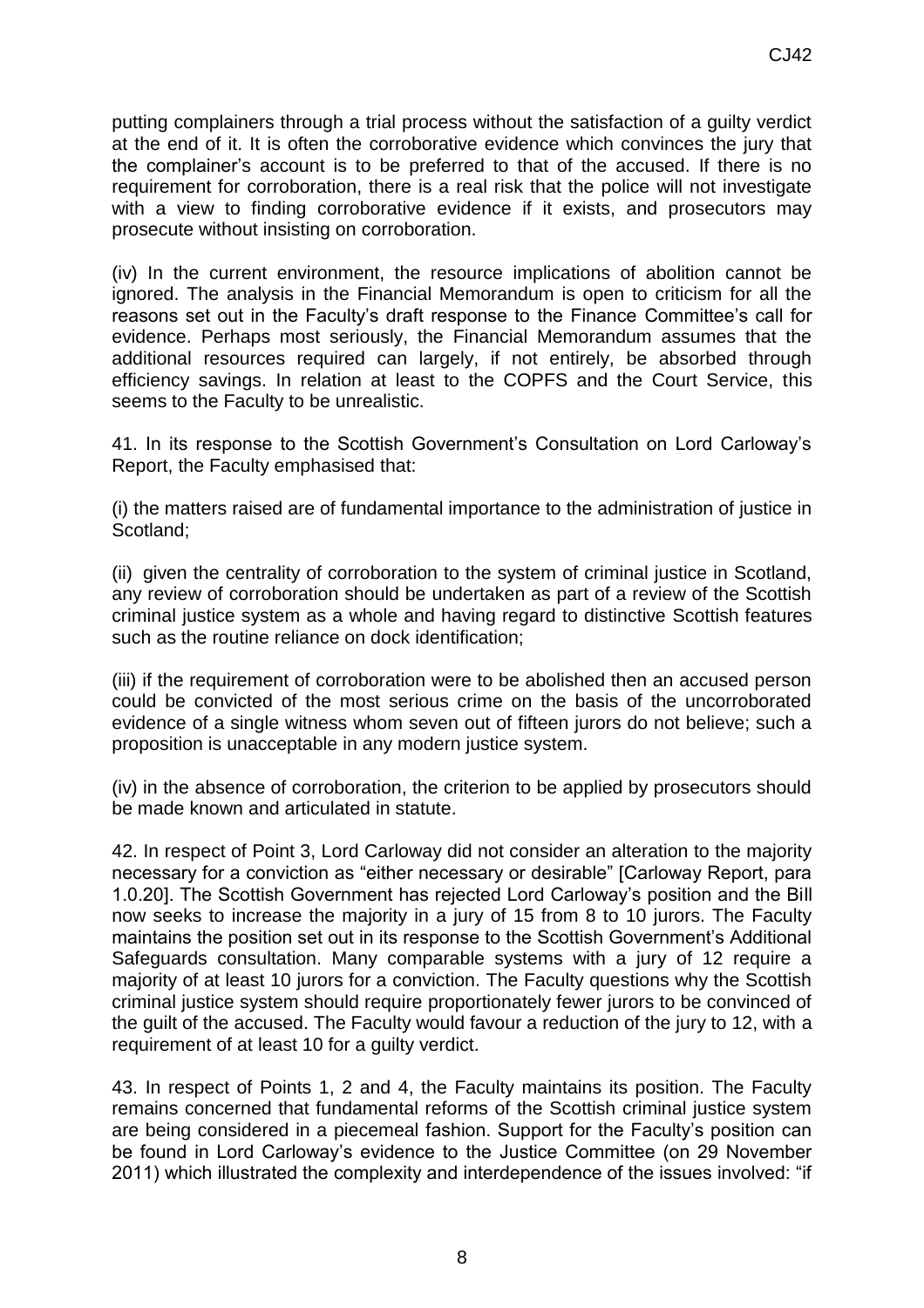we go down the route of examining majority verdicts, we must examine the not proven verdict. If I had gone down that road, there would have been another 150 pages in the report." Notwithstanding this evidence, the Scottish Government now proposes to alter of the size of the majority verdict but not to examine the not proven verdict; instead, it intends to refer the not proven verdict to the Scottish Law Commission.

44. The Faculty would not wish to be understood as opposing any re-assessment of the place of corroboration in the criminal justice system. The Faculty recognises the real concerns that, in some cases, the requirement can result in crimes going unpunished. But if corroboration is to be abolished, this should only be done following an assessment of its place in the criminal justice system as a whole, that it be done only in conjunction with measures designed to ensure that miscarriages of justice do not occur, and that it be done with eyes wide open to the potential resource implications of the change.

The effect of removing the requirement of corroboration

45. The requirement of corroboration permeates the criminal justice system at every stage. The abolition of this safeguard would, if no other changes were made, create a system which would look quite different at every stage.

(i) The police would presumably report cases to the fiscal on the basis that there was a single piece of evidence supporting each of the two essential facts: a crime had been committed and the accused was the person or one of the persons who committed it.

(ii) Assuming a single piece of evidence to support the two essential facts, the only question for the prosecutor in deciding whether or not to prosecute the case, would (if no other change was made to the criterion to be applied by prosecutors in marking cases for prosecution) be whether the public interest favoured prosecution.

(iii) On the assumption that there is at least a single piece of evidence supporting each of the essential facts, there would be no basis upon which the trial judge could withdraw a charge from the jury no matter how unsatisfactory the evidence.

(iv) Juries would be directed that they could convict on the basis of a single piece of evidence acceptable to them which established the two essential facts.

(v) An accused could be convicted on the uncorroborated testimony of a single witness or a single piece of evidence, even if (on the proposals in this Bill as regards majority verdicts) five out of the fifteen jurors found that single witness or single piece of evidence incredible or unreliable.

(vi) On appeal, again assuming a single piece of evidence supporting the two essential facts, the only basis upon which the appeal court could review the case by reference to the quality or sufficiency of the evidence would be the "no reasonable jury" test.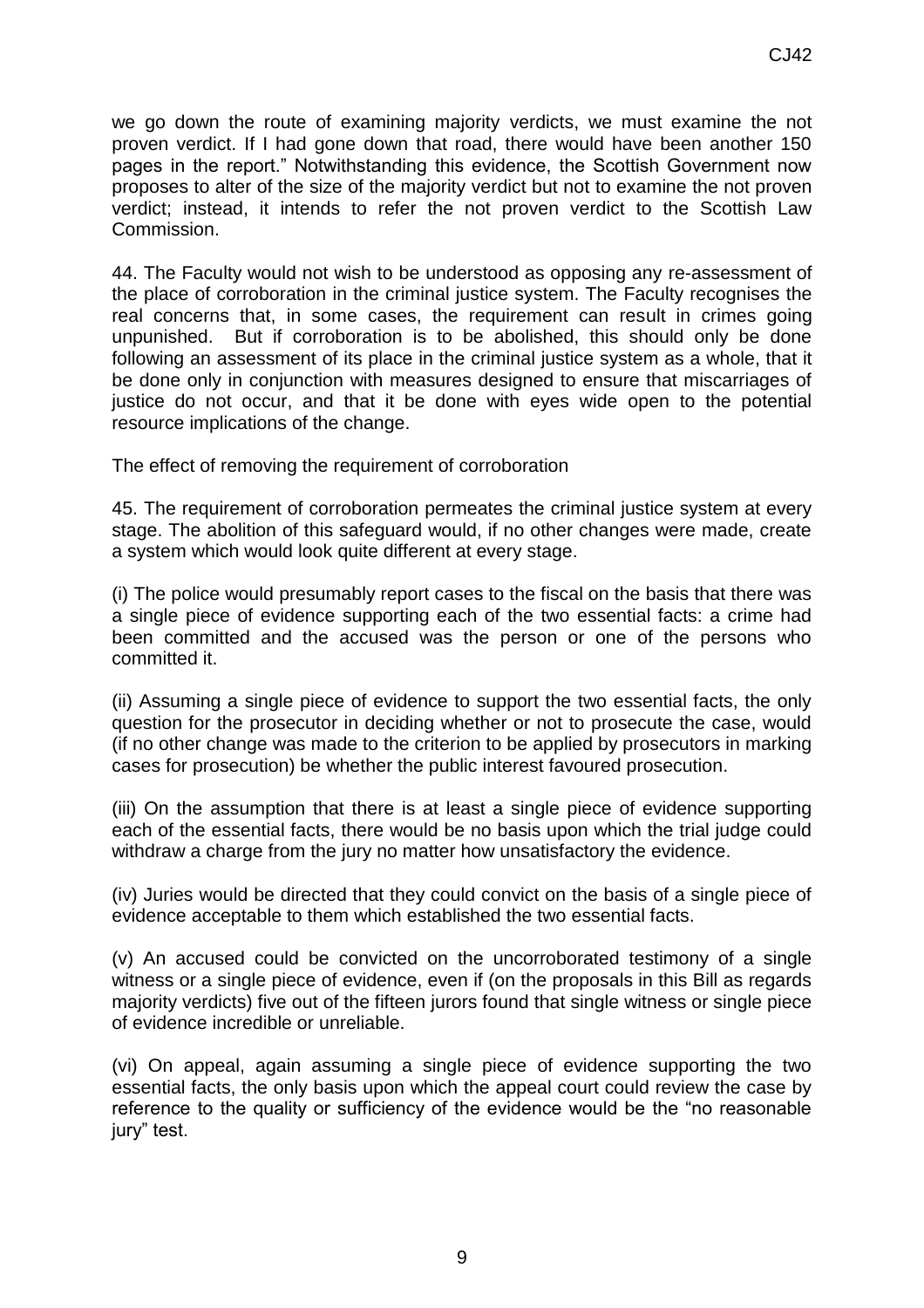46. The proposal to abolish the safeguard of corroboration invites at least the following questions, the answers to which would be relevant to any decision as to whether it is a wise or appropriate step:-

(i) What safeguards or guarantees are there, against a backdrop of significant and sustained pressures in funding, that the police will not short-circuit the investigation of individual cases?

(ii) What criterion are prosecutors to apply when deciding whether or not to prosecute cases?

(iii) On the assumption that prosecutors are to be required to apply some criterion in deciding whether or not to prosecute, should the trial judge not have power to withdraw the case from the jury if, in fact, the evidence at trial does not meet that criterion?

(iv) Separately, should trial judges be given the power – or indeed the duty in all or certain classes of case – to warn the jury of the dangers of convicting on the basis of uncorroborated evidence?

(v) Is it acceptable that an accused could be convicted on the basis of one uncorroborated item of evidence even if five out of the fifteen jurors do not accept that evidence or do not find it a sufficient basis for conviction?

### *Investigation of crime*

47. There is a legitimate concern that if corroboration is not required as a matter of law, the police will not carry out exhaustive enquiries directed to finding corroborative evidence if it exists. This is a real concern in the current climate where there are significant pressures on resources (and where it is recognised that the abolition of corroboration will result in additional cases being prosecuted). This could easily have the effect of causing, rather than preventing, miscarriages of justice for complainers as well as for accused persons. Often, it is the apparently minor piece of corroborative evidence that makes rather than breaks a case. For example, in an allegation of sexual assault through nerves, vulnerability or for some other reason a complainer may not appear to be a convincing witness and on his, or her, testimony alone the jury would not be satisfied beyond a reasonable doubt. However, further police or forensic investigations may reveal a piece of evidence, which not only provides the technical corroboration but confirms the complainer's evidence and satisfies the jury to the required standard. In a justice system where corroboration is not required, there is a risk that, in such a case, the corroborative evidence will not be found, and the complainer's evidence alone will not convince the jury of the guilt of the accused.

### *Decisions to prosecute*

48. Corroboration is not just a technical requirement. If there is corroborated evidence that the accused committed the alleged crime, this provides a reasonable assurance that the case is one which has reasonable prospects of success. If the requirement of corroboration were to be abolished without substituting any other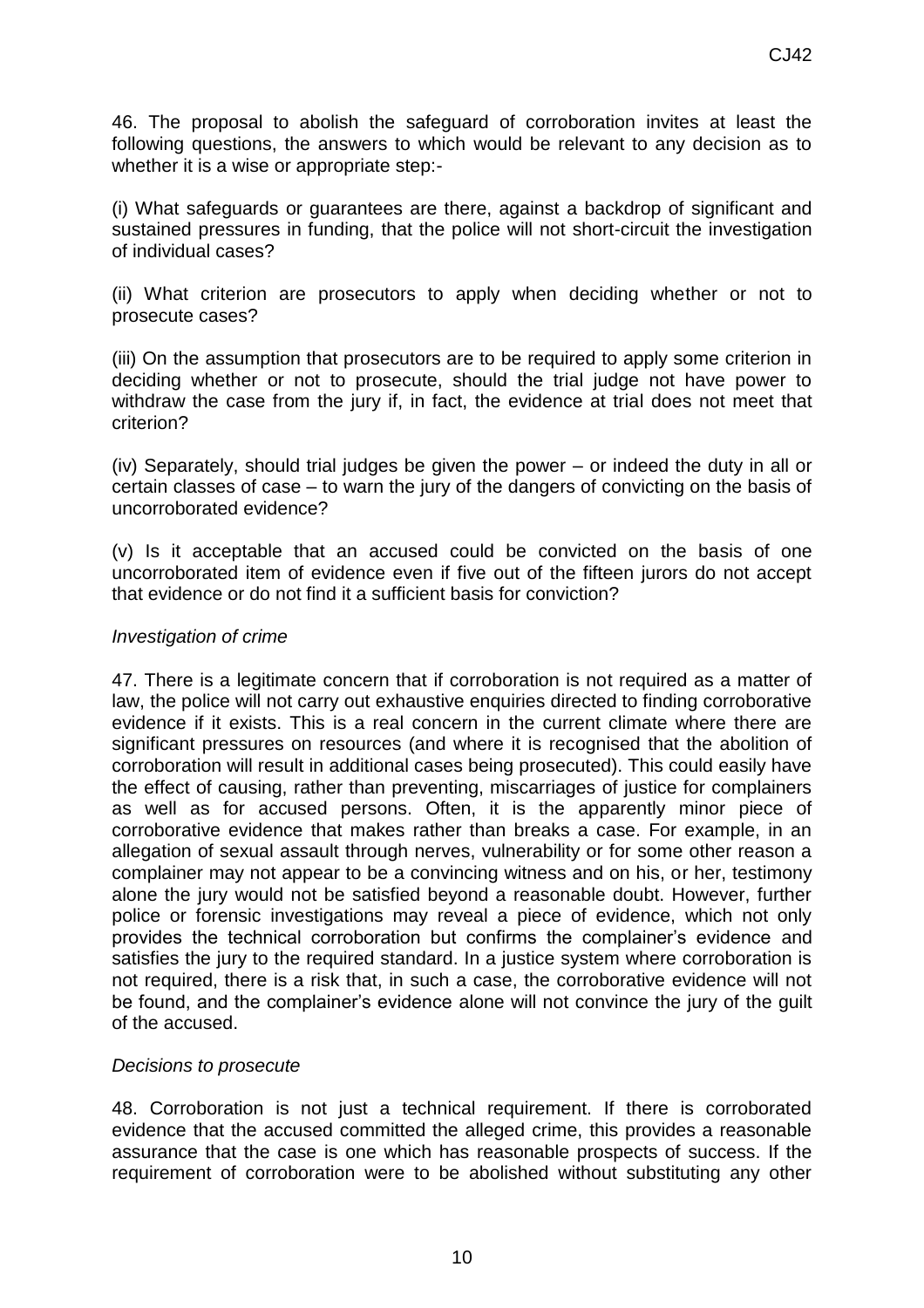criterion upon which prosecutors are to proceed when marking cases for prosecution, there would be pressure on COPFS to prosecute any case where some evidence exists regardless of the quality of that evidence. Cases would be pursued and complainers subjected to the trial process where there is, in fact, no realistic prospect of conviction. Such a situation would be unfair both to complainers and to accused persons and would involve a waste of public resources.

49. It seems to be accepted or acknowledged that, if the safeguard of corroboration were to be abolished, prosecutorial marking decisions would not simply be based on a test of sufficiency (plus public interest), but would be based on some qualitative assessment of the evidence as a whole. The comparative exercise carried out as part of Lord Carloway's review used a "reasonable prospect of conviction" test. Slightly different formulations of the test could, at least in theory, have a significant effect on the type and number of cases which would be prosecuted. Are prosecutors, for example, to prosecute any case where there is some evidence unless there is no reasonable prospect of conviction? Or are they to prosecute a case only if there is a reasonable prospect of conviction?

In the Faculty's view, the question of what test should be applied by prosecutors in the event of the abolition of corroboration is a question which cannot be avoided if corroboration is abolished – indeed is intrinsic to the question of whether or not corroboration should be abolished. The effects of abolition cannot meaningfully be assessed without knowing what criterion is to be put in its place. That question is one of great public interest. It should be the subject of explicit, informed and public debate, and any test should be prescribed by law.

50. The application of a qualitative test of this sort would depend significantly on individual judgment. Further, prosecutors mark cases on the basis of the papers. They rely on the statements which have been taken by the police. Precognition by a member of the COPFS staff is, today, unusual. In these circumstances, the prosecutor's ability to make a realistic assessment of the quality of a witness' evidence is limited. Take, for example, a case where a complainer alleges sexual assault. Without seeing the witness, how is the prosecutor to form a view as to the prospects of success?

### *The role of the trial judge*

51. If prosecutors are to apply a "reasonable prospect of conviction" test, or indeed, some other qualitative test, in deciding whether or not to mark a case for prosecution, what is to happen if the evidence as it in fact emerges at trial is not of a quality which should properly have been held to meet the test? Surely the prosecutor should then be obliged to withdraw the case from the jury. And if the prosecutor were not do so, the trial judge should have the power to withdraw the case from the jury. It would surely not be acceptable to have a system in which, if the evidence does not come up to the standard which would have justified a prosecution in the first place, the defence could not make a submission to that effect, and the trial judge could not withdraw the case from the jury.

The fact that our system permits the Appeal Court to overturn a conviction on the basis that no reasonable jury would, on the evidence, have convicted implies a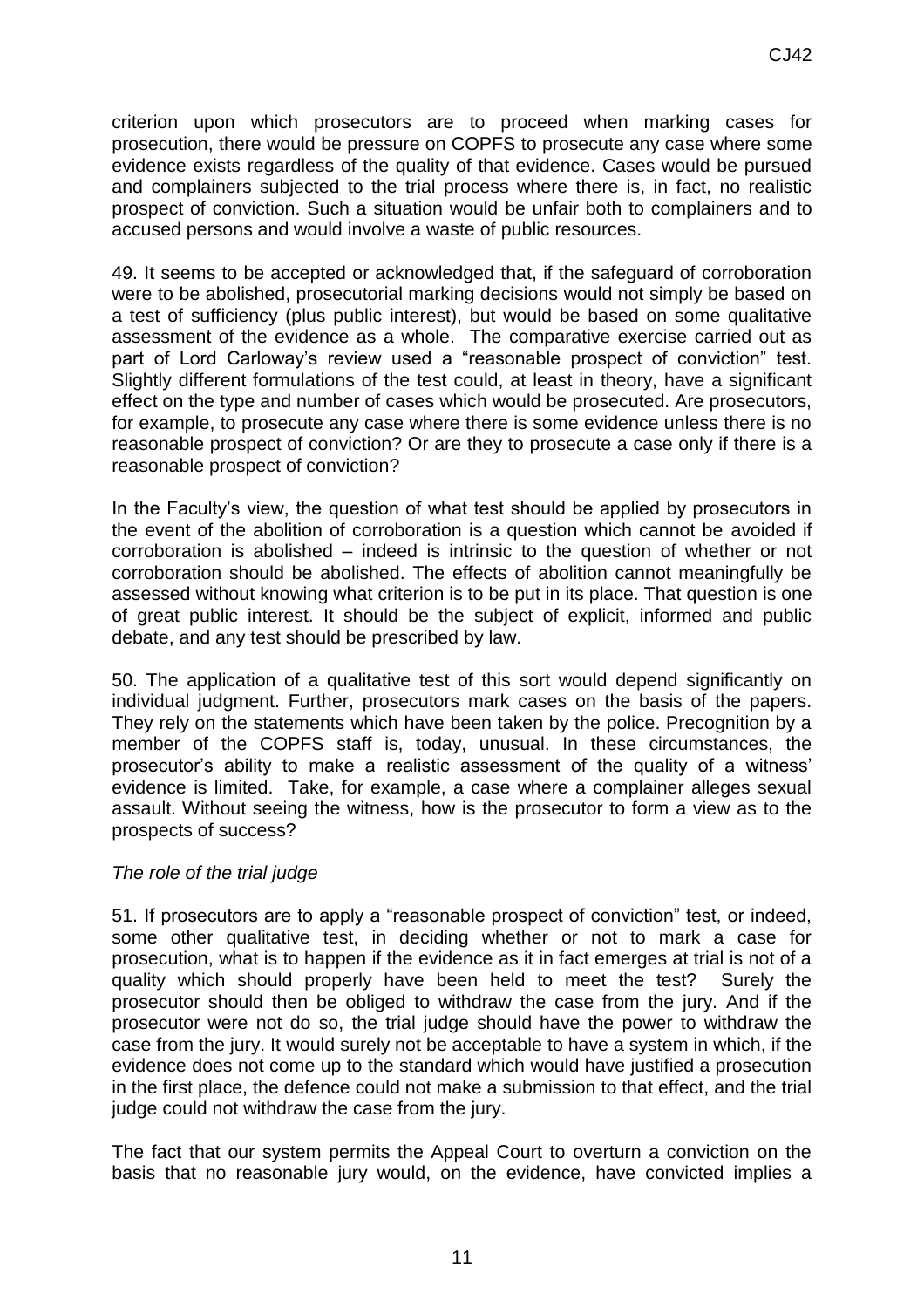recognition that juries, sometimes, do behave unreasonably. The Appeal Court, in applying that test, recognises and respects the advantages which those present at the trial, who saw the evidence, have over the Appeal Court, which can proceed only on the papers. Why should the trial judge – the one professional independent judge who has seen and heard the evidence – not be entitled to take the view that the case should not be left to the jury if the evidence is not such as would justify a conviction?

52. In any event, if the requirement of corroboration were to be abolished, the question of how the judge should charge the jury would have to be addressed. Judges would presumably, at least, have to direct juries that there must be at least one piece of evidence which the jury accepts and which supports each of the following facts: (i) that a crime has been committed; and (ii) that the accused is guilty of the crime. But should the judge be required to direct the jury on the need to consider all the evidence that they have heard and to consider whether there is evidence which supports, or on the other hand, undermines, the Crown case? If (as our system has hitherto assumed) there are dangers in convicting on the basis of uncorroborated evidence, judges should have the power, if they consider it appropriate to do so in the particular circumstances of the case, to give juries a warning to that effect.

### *Resource implications*

53. Quite apart from these issues of principle, it seems to the Faculty that the resource implications of the proposal require to be addressed. In order to assess the potential impact of the proposal on the resources required by the criminal justice system, it would be necessary to consider at least the following:

(i) What is the likely impact on the number of additional cases reported by the public to the police? It seems reasonable to surmise that a number of crimes go unreported because there is only one witness.

(ii) What is the likely impact on the number of cases reported to the procurator fiscal?

(iii) What is the likely impact on the resources required by COPFS in the precognition and marking of cases?

(iv) What is the likely impact on the number of cases which are prosecuted at a time of court closures?

(v) What is the likely impact on the incidence of convictions?

54. The Faculty has dealt in detail with this in draft evidence to the Finance Committee of the Parliament. Given the significance of the issue, the Faculty appends that evidence to this response also. That evidence is in draft, not least because the Faculty has requested from the Scottish Government sight of two "shadow" exercises which were undertaken and which inform the assessment of the effects of the change. If those were to be provided, the Faculty would wish to consider its evidence on the resource implications of the Bill in light of that material.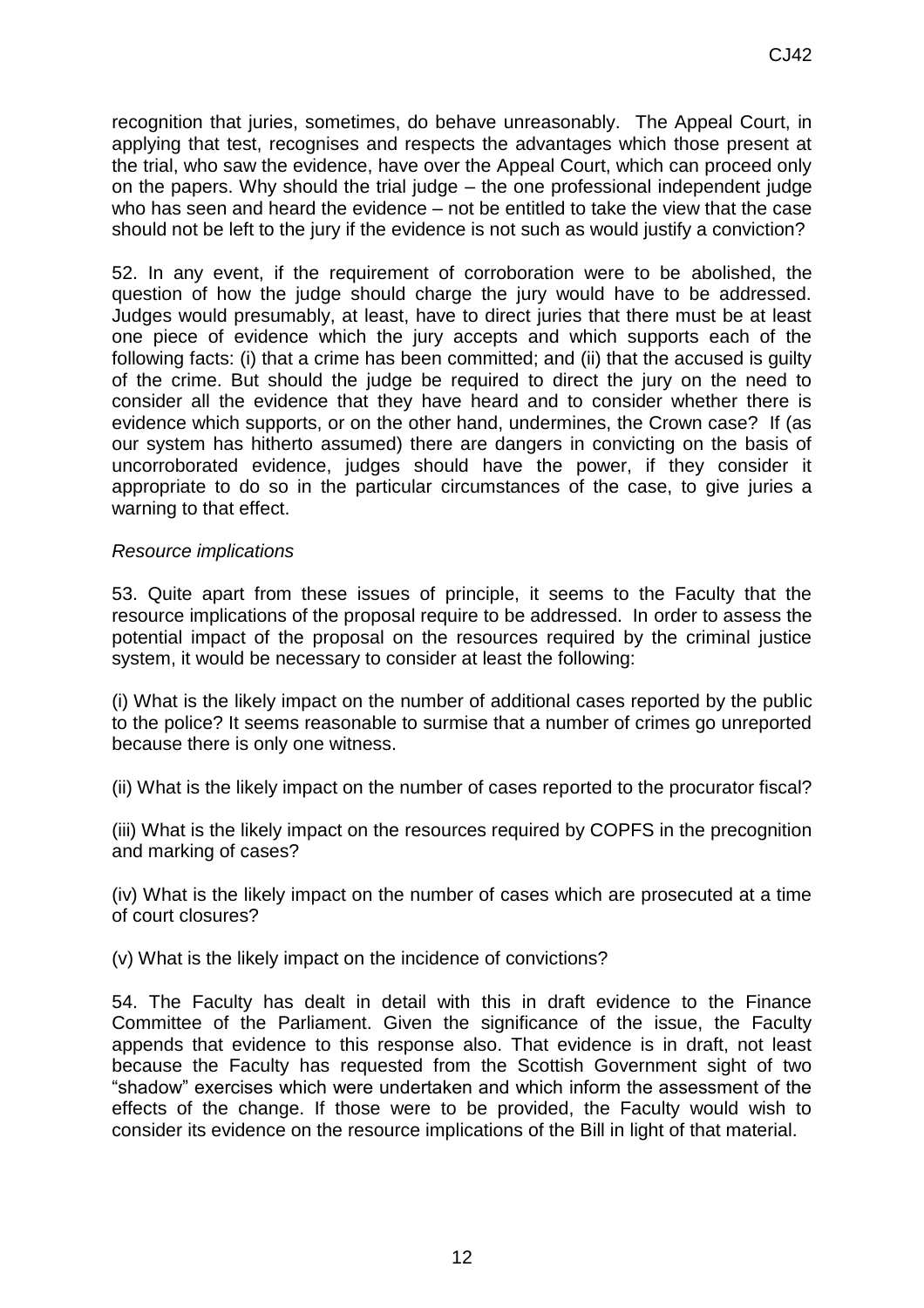# *Section 59*

55. In the event that the safeguard of corroboration is removed, the Faculty agrees that this should not be with retrospective effect. Legal advice is given on a lawyer's understanding of existing law and practice. If the law in respect of corroboration was to be changed with retrospective effect, then an accused may be prejudiced for acting on advice which was sound legal advice at the time it was given but which would not have been given had there not been a requirement for corroboration. In particular, an accused may have been advised to refrain from making either a mixed or an exculpatory statement.

# *Section 60*

56. This section provides that where the period of time during which a continuous offence is committed includes the relevant day, the specified condition is deemed to be met in relation to the whole offence. This effectively means that the abolition of corroboration is to be given retrospective effect in relation to a "continuous offence". The Faculty opposes this proposal. It gives the abolition of corroboration retrospective reach – which the Faculty does not believe is consistent with principle. It would permit, for example, a prosecution to be brought in relation to events long predating the relevant date and continuing until after the relevant date and for a conviction to be brought on the basis of a single uncorroborated piece of evidence even if the whole period after the relevant date was, at trial, deleted from the charge.

# *Section 62*

57. This section effects a significant change in respect of the admissibility of statements made by an accused. For important public policy reasons, exculpatory statements and/or mixed statements (containing incriminating and exculpatory material) led by the defence were not admissible as proof of any fact contained therein. In effect, this meant that an accused could not rely on exculpatory statements which he had previously made and thereby avoid having to give evidence on oath and be subjected to cross-examination at the trial.

If this provision were to be enacted, then an accused person, who made a statement to the police or other official, would be able to have his position e.g. consent to a sexual charge, self-defence to an assault considered by the fact-finder without himself having to give evidence on oath and be subject to cross-examination.

# **PART 3: SOLEMN PROCEDURE**

# *Section 63*

58. This section deprives the accused of an opportunity to make a declaration in respect of any charge. It is not clear why this change is being made. Why should the accused not be entitled to make a declaration if he wishes to do so?